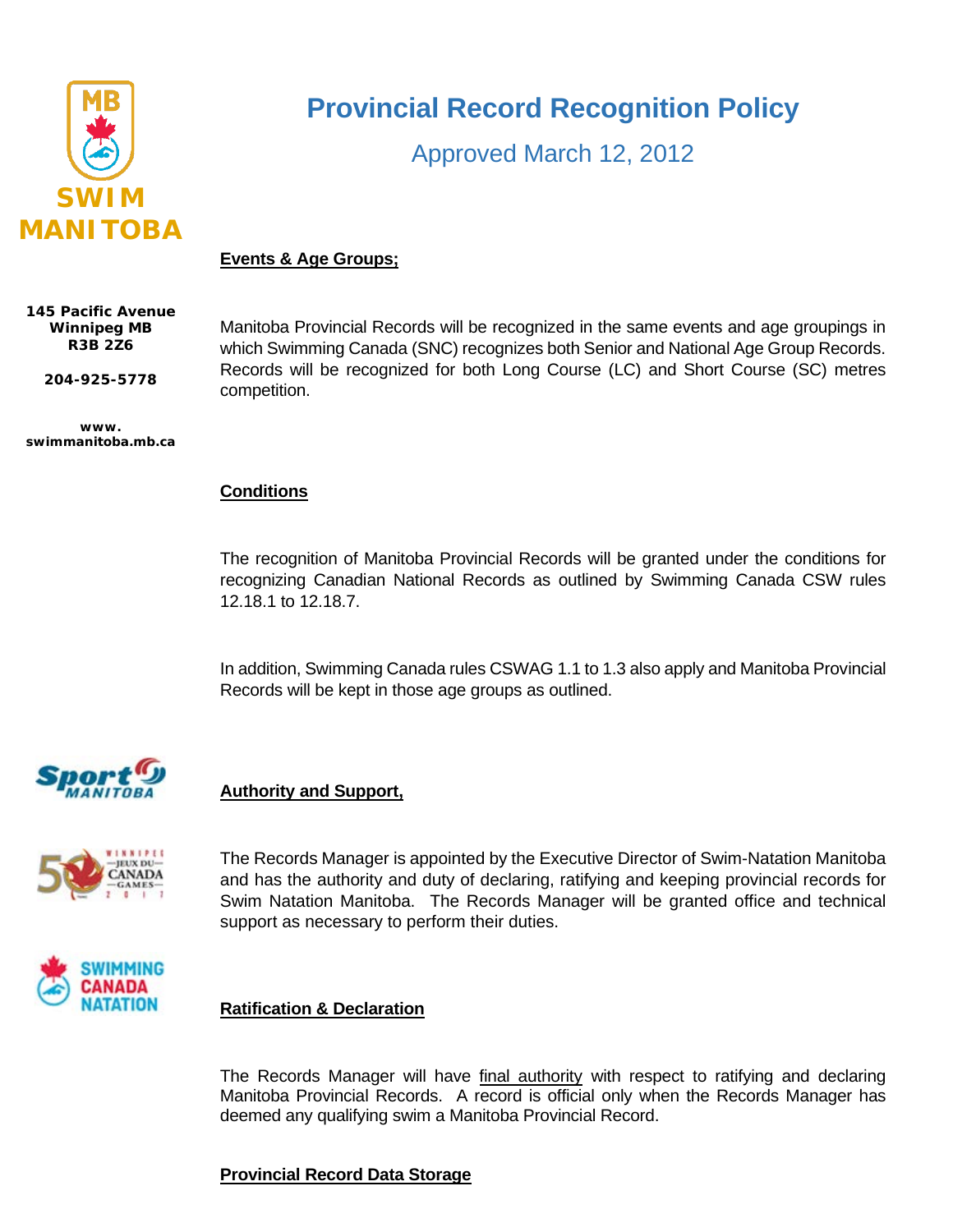Provincial Records will be stored electronically in the Swim-Natation Manitoba database and posted on the Swim-Natation Manitoba web site, with updates, as needed, under the direction of the Records Manager.

# *Specific Eligibility*

To be granted a Manitoba Provincial Record, a swimmer must have achieved an eligible time in a recognized event and must meet the following eligibility criteria where applicable:

- Be a registered Swimming Canada and Swim Manitoba competitive swimmer.
	- $\triangleright$  In the case of varsity, or varsity open swimmers registered with a recognized CIS team outside the province of Manitoba, swimmers must also be concurrently registered with Swim-Natation Manitoba and must have a demonstrated swimming history with Swim-Natation Manitoba.
- Unattached swimmers are eligible to set Manitoba Provincial Records provided that they are registered with Swim-Natation Manitoba and meet the other eligibility rules outlined in this document.
- Swimmers must have paid affiliate fees for competitive status with Swim-Natation Manitoba and must be a member in good standing when setting the record at a sanctioned meet, or class one time trial.
- Swimmers must have a permanent address in Manitoba. "permanent" is defined by SNC rule as the place where the swimmer normally eats and sleeps. Or, if temporarily residing out of province, as in the case of a CIS athlete, the swimmer is a holder of a valid Manitoba Health registration card.
- First-time registered Swim-Natation Manitoba members must be registered with SNM and actively swimming in Manitoba for a minimum of 30 consecutive days before any record will be recognised.
	- > This does not apply to varsity or varsity open swimmers registered with a recognized CIS team outside of Manitoba and registered with Swim-Natation Manitoba as described above.
- Swim-Natation Manitoba registered swimmers competing for a recognized CIS team outside Manitoba must apply in writing to Swim-Natation Manitoba for record verification providing electronic or paper proof of official meet results, within 30 days of the date of the swim, in order for the record to be ratified.

# **Recognition of Records**

Manitoba Provincial Records will be recognized electronically on the Swim Natation Manitoba website and by the awarding of a Manitoba Provincial Record certificate.

# **Swim-Natation Manitoba will recognise:**

- Swims by Swim-Natation Manitoba registered members of Team Manitoba when these teams are officially recognized by Swim-Natation Manitoba.
- Swims by Swim-Natation Manitoba registered members of Team Canada when these teams are officially recognized and sanctioned by Swimming Canada.
- Swims by Swim-Natation Manitoba registered unattached swimmers awaiting a transfer period between two Swim-Natation Manitoba member clubs.

#### **Swim-Natation Manitoba will not recognise:**

• Swims by incoming unattached swimmers awaiting a transfer between Swim-Natation Manitoba and clubs or university teams registered with other provincial swimming organizations.